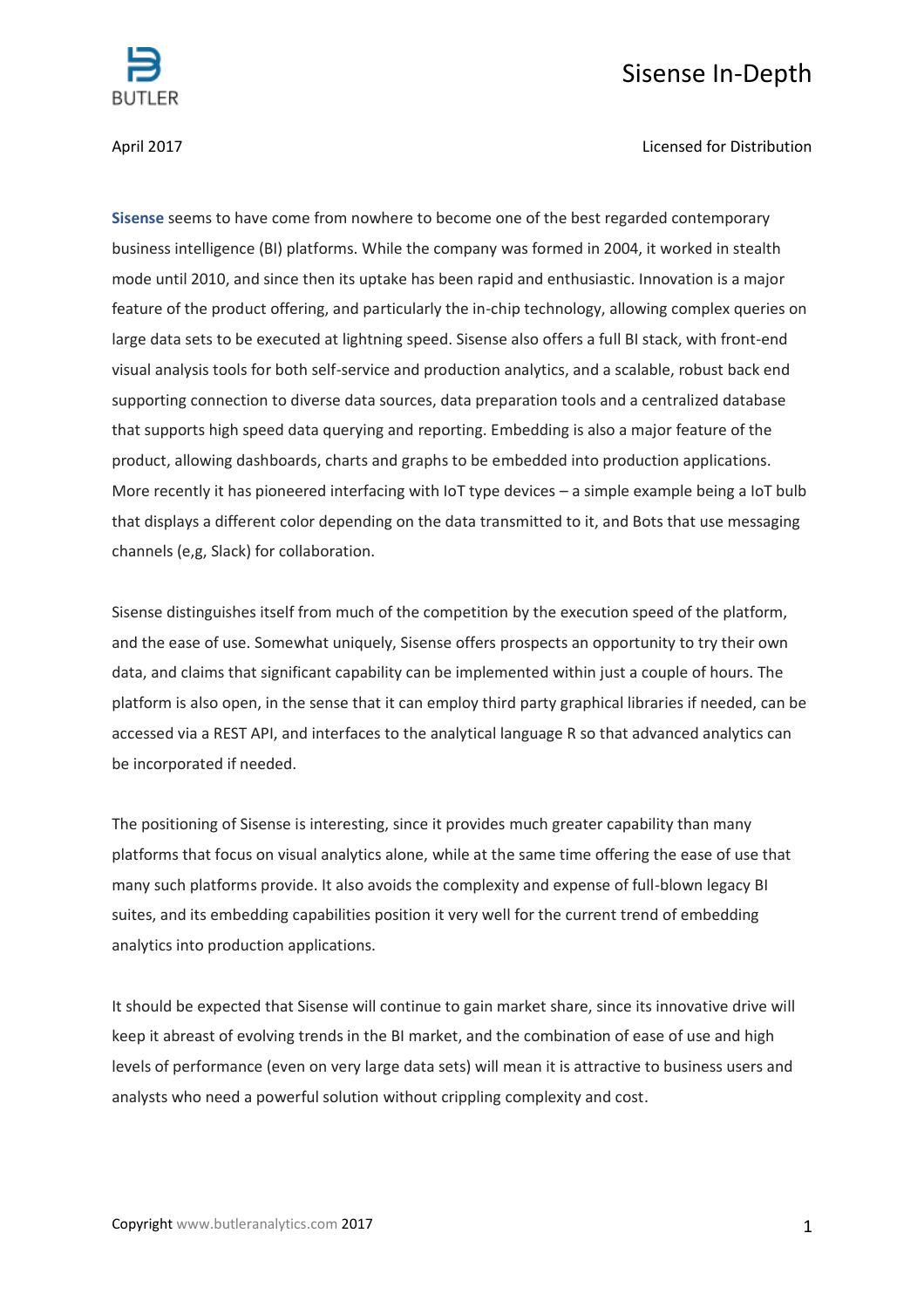

# Sisense In-Depth

April 2017 Licensed for Distribution

#### **Positioning Sisense in the BI Market**

The BI market is complex, since the large number of BI and visual analytics platforms perform quite diverse tasks. At the lower end is the platforms which simply allow users to create graphical artifacts and combine them into a dashboard, but without any data management and preparation capabilities, and with little or no support for advanced analytics. These are essentially pure user interfaces, and the job of handling data is left to other tools. Considering that data preparation can consume 80% of the effort in an analytical task, these front-end products are best suited to simple tasks. Sisense clearly does not belong to this category of product. At the top end we come to products such as Spotfire, with its data preparation capabilities, advanced analytics support and supporting tools available from TIBCO. This in many respects is where Sisense belongs. The support for native advanced analytics is not as advanced, but the R integration does make up for this to some extent. However, Sisense also comes with some truly unique features that place it above most of the competition. It's performance on all but the largest (billions of rows) and most complex of data sets places it above much of the competition in this respect, and particularly products such as Tableau and Qlik Sense – although it should be stated that performance is an issue that most of the major visual analytics and BI platform suppliers are now scrambling to address. What also differentiates Sisense is the level of innovation.The use of commodity hardware in-chip memory delivers levels of performance that are often a benchmark for others to follow. More recently it has developed interfaces to Amazon Echo and IoT devices, liberating data from the computer display and providing expression through other channels. Sisense Bots are also an innovation supporting interfaces to messaging services, and allowing users to collaborate via messaging platforms.

In summary Sisense should be considered as one of the leaders in the new generation of visual analytics platforms, simply because of the scope of the capability, execution speed and scalability, and the level of innovation. However, along with virtually all other leading BI platforms, Sisense does need to embrace the move to AI powered BI – this will become a major differentiator over the next three years.

## **Architecture**

At the simplest level Sisense divides into the web driven front-end, and the data handling back-end. The visual interface operates within a web browser and does all the things we have come to expect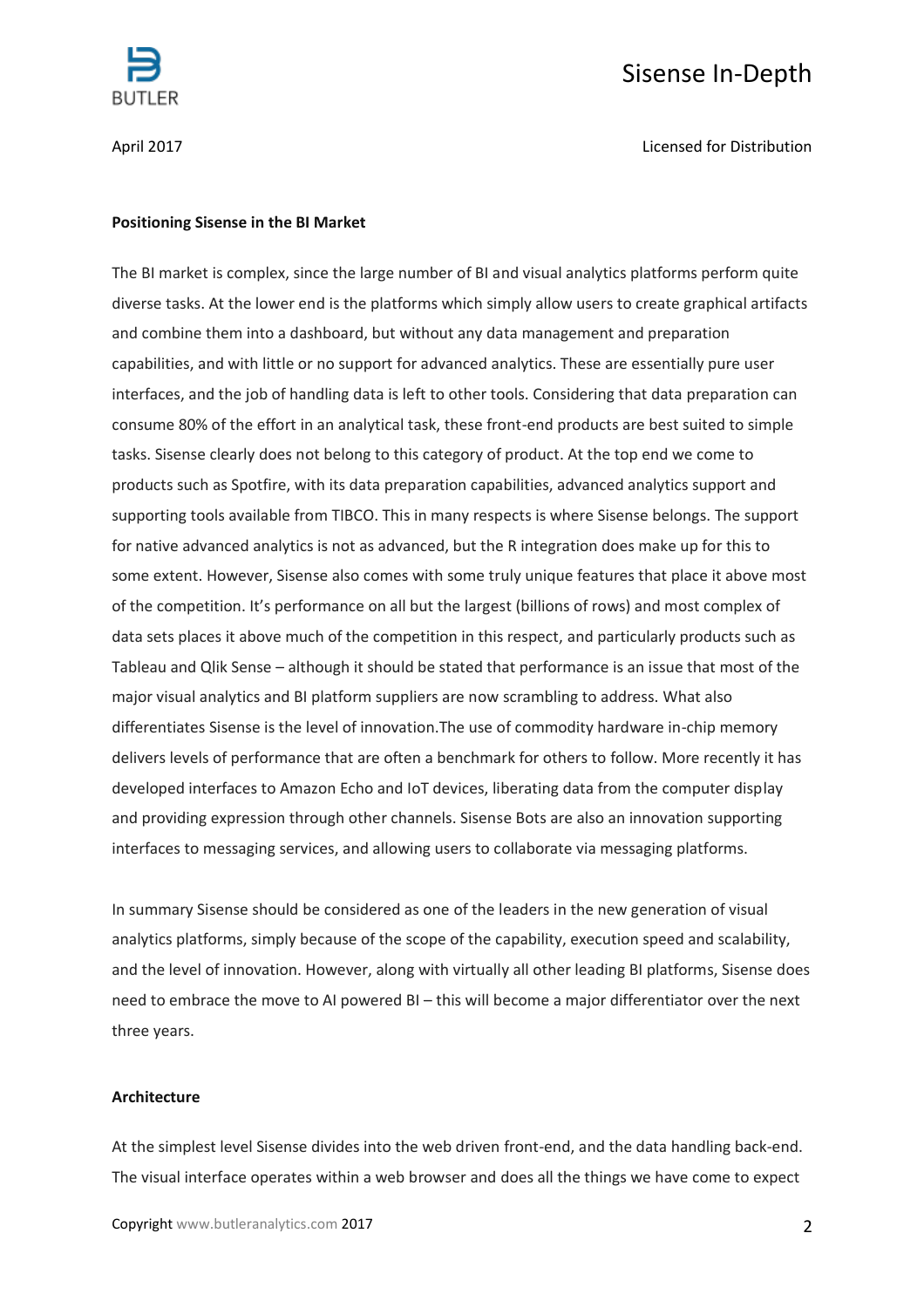

# Sisense In-Depth

April 2017 Licensed for Distribution

of a visual analytics platform – charts, graphs and dashboards. In common with many other platforms it provides an easy to use drag-and-drop interface for both creation and consumption of visualizations. The ease-of-use is well liked by many users, and becomes especially powerful when we consider the power of the back-end data handling capability. It should be added that Sisense is not primarily a cloud service, and is intended for on-premise installation. As with many platforms of this nature a server(s) is used for the grunt data processing and individual workstations (including mobile devices) are used to display visuals and access processed data.

At the heart of the data architecture offered by Sisense is the ElastiCube. Data are extracted from the various data sources, ETL operations can be configured, and an ElastiCube is created to serve query and reporting needs. It is here that the highly performant in-chip technology is applied, along with the speed of a columnar database. Sisense claim that performance sometimes increases as more users access the system, allowing the various caching mechanisms to more intelligently assess which data should be cached.

In terms of components, the Sisense architecture is straightforward to understand. The main items are:

- The ElastiCube Manager supports the creation of ElastiCubes, accessing multiple data sources and performing ETL operations. A visual environment is provided to make these tasks easier and less time consuming. Very complex ElastiCubes may need attention from a programmer, but most tasks can be accomplished by skilled business users.
- The ElastiCube Server facilitates the access to ElastiCubes. It runs locally and queries the ElastiCube Server.
- The Sisense Web Application provides an easy-to-use environment for the creation of dashboards, charts and graphs. It also allows consumers to access visual entities, and for them to be shared. Virtually all web browsers are supported, and of course mobile devices are supported by default.
- Sisense Web Server sits on a local computer and acts as host to the Sisense Web Application.
- Finally, the Sisense Server Console provides administration functions for managing ElastiCubes on the ElastiCube Server.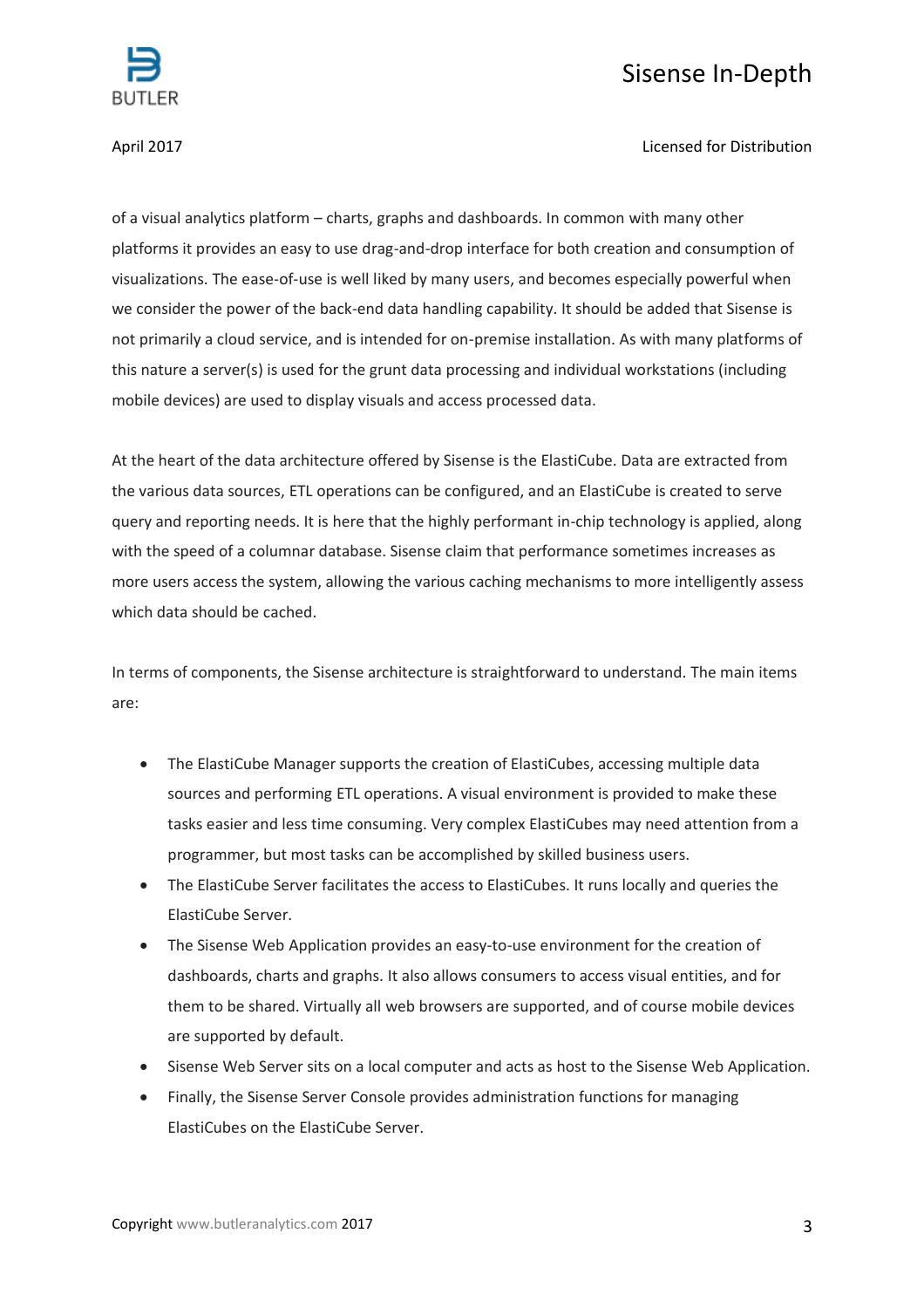



April 2017 Licensed for Distribution

In the terminology used by Sisense, administrators can perform all functions, designers can do everything apart from access admin functions, and viewers can consume previously created dashboards with drill down capability.



## **Advanced Features**

Generally speaking, it is the advanced features that make a solution a long-term reality. Users soon go beyond the superficial niceties and expect the tools to be available as their analysis becomes more sophisticated. In this respect Sisense comes with some interesting advanced functionality. This includes:

• The use of artificial intelligence is making its way into Sisense, in a way that aids the analysis task considerably. A partnership with Narrative Sciences means Sisense can produce data narratives – descriptions of the most pertinent features in a visual. The Sisense Bot framework means these narratives can be automatically delivered to users when required. Another significant use of AI technologies is Pulse, a smart anomaly detection capability that not only sends notifications to users, but provides the mechanisms to integrate them with other apps.